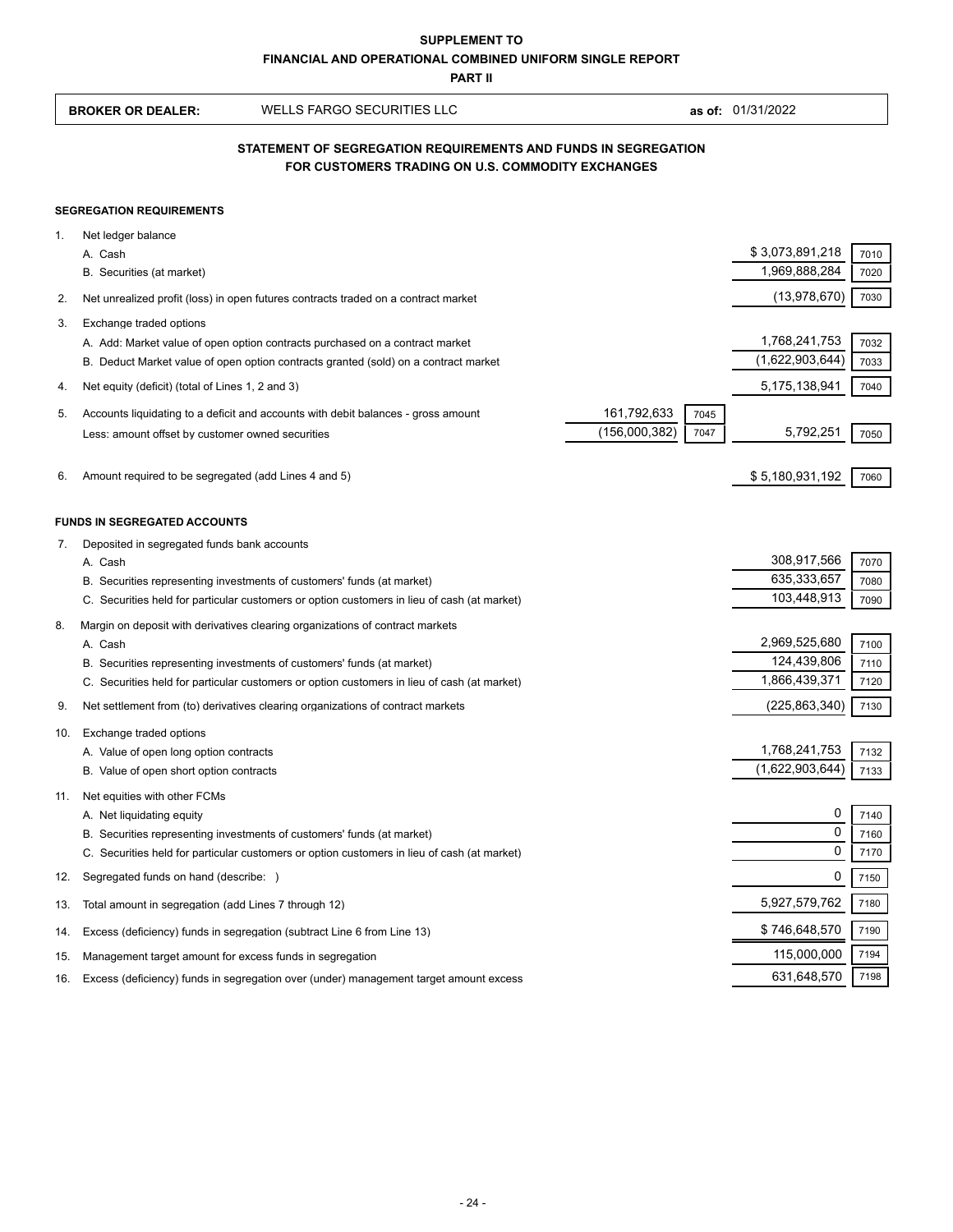**PART II**

| <b>BROKER OR DEALER:</b> | WELLS FARGO SECURITIES LLC | as of: 01/31/2022 |
|--------------------------|----------------------------|-------------------|
|                          |                            |                   |

## **FUNDS IN CLEARED SWAPS CUSTOMER ACCOUNTS UNDER 4D(F) OF THE CEA STATEMENT OF CLEARED SWAPS SEGREGATION REQUIREMENTS AND**

## **Cleared Swaps Customer Requirements**

| 1.  | Net ledger balance                                                                                            |                |      |                 |      |
|-----|---------------------------------------------------------------------------------------------------------------|----------------|------|-----------------|------|
|     | A. Cash                                                                                                       |                |      | \$5,140,053,095 | 8500 |
|     | B. Securities (at market)                                                                                     |                |      | 10,136,218,742  | 8510 |
| 2.  | Net unrealized profit (loss) in open cleared swaps                                                            |                |      | (1,502,686,270) | 8520 |
| 3.  | Cleared swaps options                                                                                         |                |      |                 |      |
|     | A. Market value of open cleared swaps option contracts purchased                                              |                |      | 0               | 8530 |
|     | B. Market value of open cleared swaps option contracts granted (sold)                                         |                |      | $\Omega$        | 8540 |
| 4.  | Net equity (deficit) (add lines 1, 2 and 3)                                                                   |                |      | 13,773,585,567  | 8550 |
| 5.  | Accounts liquidating to a deficit and accounts with debit balances                                            |                |      |                 |      |
|     | - gross amount                                                                                                | \$52,498,122   | 8560 |                 |      |
|     | Less: amount offset by customer owned securities                                                              | (52, 498, 120) | 8570 | 2               | 8580 |
| 6.  | Amount required to be segregated for cleared swaps customers (add lines 4 and 5)                              |                |      | 13,773,585,569  | 8590 |
|     | <b>Funds in Cleared Swaps Customer Segregated Accounts</b>                                                    |                |      |                 |      |
| 7.  | Deposited in cleared swaps customer segregated accounts at banks                                              |                |      |                 |      |
|     | A. Cash                                                                                                       |                |      | \$472,472,697   | 8600 |
|     | B. Securities representing investments of cleared swaps customers' funds (at market)                          |                |      | 150,068,237     | 8610 |
|     | C. Securities held for particular cleared swaps customers in lieu of cash (at market)                         |                |      | 1,465,913,224   | 8620 |
| 8.  | Margins on deposit with derivatives clearing organizations in cleared swaps customer segregated accounts      |                |      |                 |      |
|     | A. Cash                                                                                                       |                |      | 2,959,876,170   | 8630 |
|     | B. Securities representing investments of cleared swaps customers' funds (at market)                          |                |      | 650,453,595     | 8640 |
|     | C. Securities held for particular cleared swaps customers in lieu of cash (at market)                         |                |      | 8,670,305,518   | 8650 |
| 9.  | Net settlement from (to) derivatives clearing organizations                                                   |                |      | (48, 279, 460)  | 8660 |
| 10. | Cleared swaps options                                                                                         |                |      |                 |      |
|     | A. Value of open cleared swaps long option contracts                                                          |                |      | 0               | 8670 |
|     | B. Value of open cleared swaps short option contracts                                                         |                |      | 0               | 8680 |
| 11. | Net equities with other FCMs                                                                                  |                |      |                 |      |
|     | A. Net liquidating equity                                                                                     |                |      | 0               | 8690 |
|     | B. Securities representing investments of cleared swaps customers' funds (at market)                          |                |      | 0               | 8700 |
|     | C. Securities held for particular cleared swaps customers in lieu of cash (at market)                         |                |      | 0               | 8710 |
| 12. | Cleared swaps customer funds on hand (describe: )                                                             |                |      | 0               | 8715 |
| 13. | Total amount in cleared swaps customer segregation (add lines 7 through 12)                                   |                |      | 14,320,809,981  | 8720 |
| 14. | Excess (deficiency) funds in cleared swaps customer segregation (subtract line 6 from line 13)                |                |      | \$547,224,412   | 8730 |
| 15. | Management target Amount for Excess funds in cleared swaps segregated accounts                                |                |      | \$ 340,000,000  | 8760 |
| 16. | Excess (deficiency) funds in cleared swaps customer segregated accounts over (under) management target excess |                |      | \$207,224,412   | 8770 |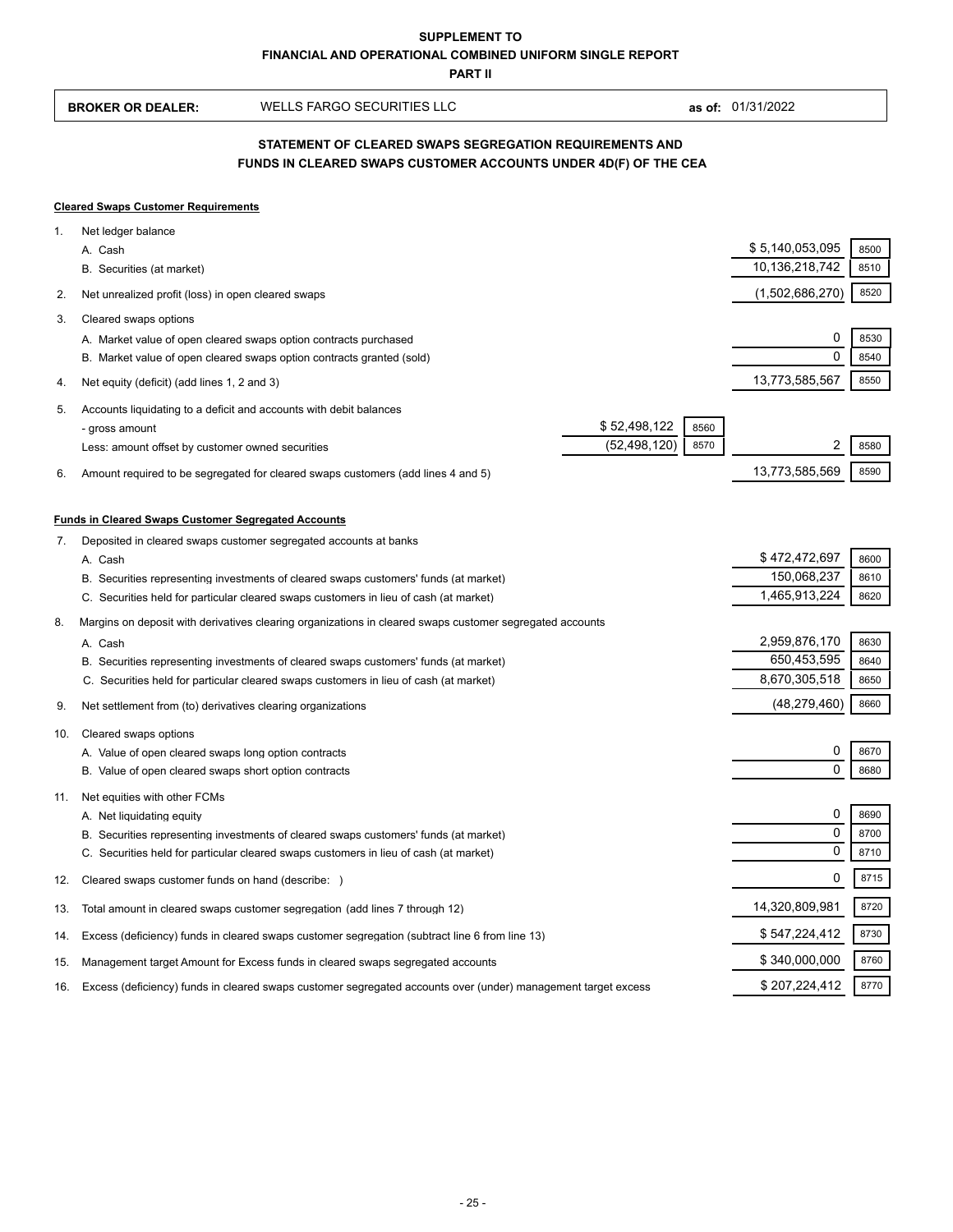**SUPPLEMENT TO**

**FINANCIAL AND OPERATIONAL COMBINED UNIFORM SINGLE REPORT**

**PART II**

|                                                           | <b>WELLS FARGO SECURITIES LLC</b>                                                                                          |                  |      | as of: 01/31/2022 |      |
|-----------------------------------------------------------|----------------------------------------------------------------------------------------------------------------------------|------------------|------|-------------------|------|
|                                                           | STATEMENT OF SEGREGATION REQUIREMENTS AND FUNDS IN SEGREGATION<br><b>FOR CUSTOMERS' DEALER OPTIONS ACCOUNTS</b>            |                  |      |                   |      |
| 1.                                                        | Amount required to be segregated in accordance with 17 CFR 32.6                                                            |                  |      | \$0               | 7200 |
| 2.<br>Funds/property in segregated accounts               |                                                                                                                            |                  |      |                   |      |
| A. Cash                                                   |                                                                                                                            | \$0              | 7210 |                   |      |
| B. Securities (at market value)                           |                                                                                                                            | $\Omega$         | 7220 |                   |      |
| C. Total funds/property in segregated accounts            |                                                                                                                            |                  |      | 0                 | 7230 |
| 3.                                                        | Excess (deficiency) funds in segregation (subtract Line 2C from Line 1)                                                    |                  |      | \$0               | 7240 |
|                                                           | <b>SUPPLEMENT TO</b>                                                                                                       |                  |      |                   |      |
|                                                           | <b>FINANCIAL AND OPERATIONAL COMBINED UNIFORM SINGLE REPORT</b>                                                            |                  |      |                   |      |
|                                                           | <b>PART II</b>                                                                                                             |                  |      |                   |      |
| <b>BROKER OR DEALER:</b>                                  | WELLS FARGO SECURITIES LLC                                                                                                 |                  |      | as of: 01/31/2022 |      |
|                                                           |                                                                                                                            |                  |      |                   |      |
|                                                           |                                                                                                                            |                  |      |                   |      |
|                                                           | FOREIGN FUTURES AND FOREIGN OPTIONS SECURED AMOUNTS<br>Amount required to be set aside pursuant to law, rule or regulation |                  |      |                   |      |
|                                                           | of a foreign government or a rule of a self-regulatory organization                                                        |                  |      |                   |      |
| authorized thereunder                                     |                                                                                                                            |                  |      | \$0               | 7305 |
|                                                           | Net ledger balance - Foreign futures and foreign options trading - All customers                                           |                  |      |                   |      |
| A. Cash                                                   |                                                                                                                            |                  |      | \$288,084,289     | 7315 |
| $\mathbf{1}$ .<br>B. Securities (at market)               |                                                                                                                            |                  |      | \$185,532,550     | 7317 |
|                                                           | Net unrealized profit (loss) in open futures contracts traded on a foreign board of trade                                  |                  |      | \$(8,227,680)     | 7325 |
| 2.<br>3.<br>Exchange traded options                       |                                                                                                                            |                  |      |                   | 7335 |
|                                                           | A. Market value of open option contracts purchased on a foreign board of trade                                             |                  |      | \$3,159<br>\$0    | 7337 |
| Net equity (deficit) (add Lines 1, 2, and 3)<br>4.        | B. Market value of open option contracts granted (sold) on a foreign board of trade                                        |                  |      | \$465,392,318     | 7345 |
| 5.<br>Accounts liquidating to a deficit and accounts with |                                                                                                                            |                  |      |                   |      |
| debit balances - gross amount                             |                                                                                                                            | \$11,225,553     | 7351 |                   |      |
| Less: Amount offset by customer owned securities          |                                                                                                                            | \$(11, 203, 419) | 7352 | \$22,134          | 7354 |
| 6.<br>and $5)$                                            | Amount required to be set aside as the secured amount - Net liquidating equity method (add Lines 4                         |                  |      | \$465,414,452     | 7355 |